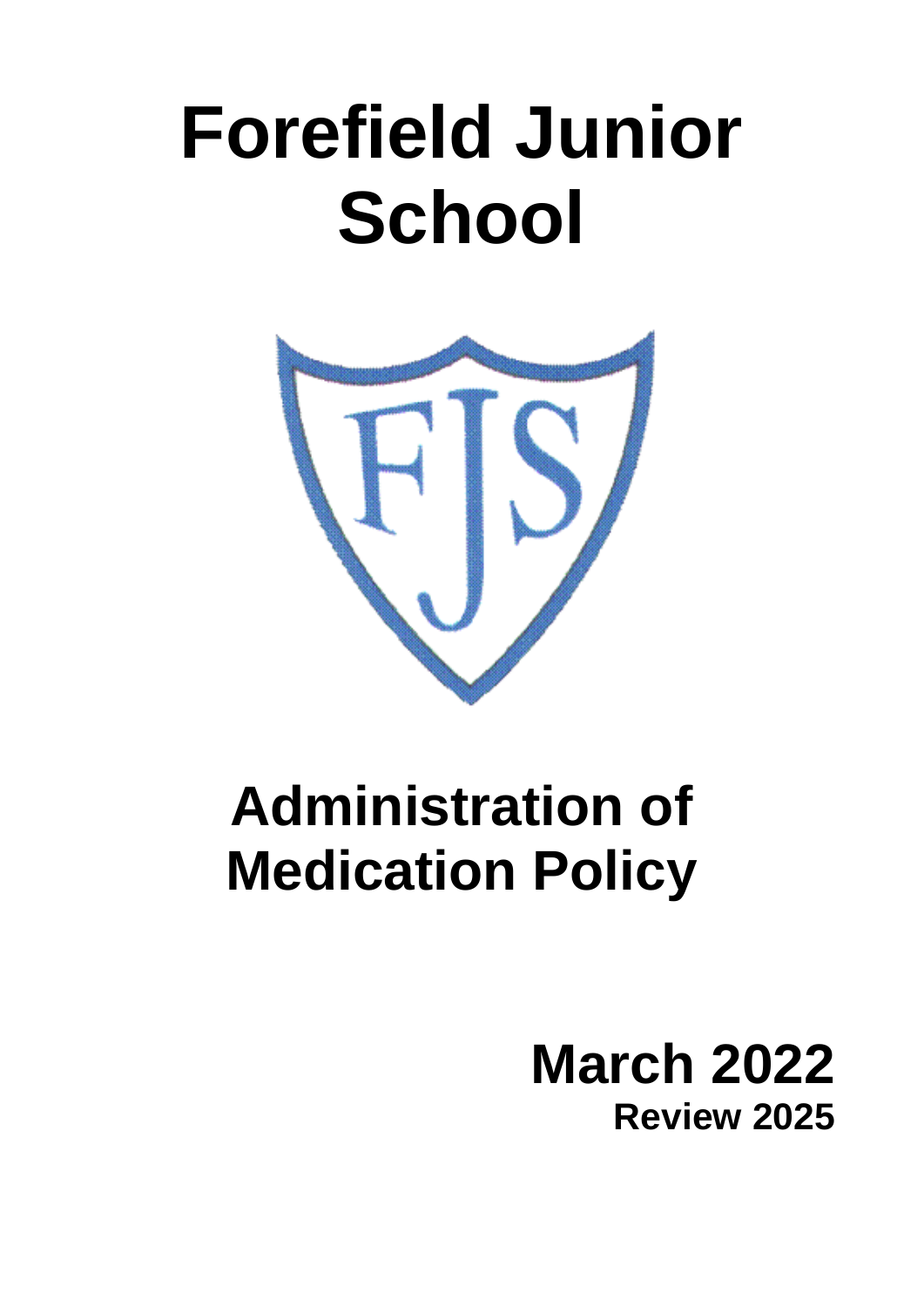#### *MISSION STATEMENT*

Forefield Junior School is a P.R.O.U.D. school built on Passion and Respect, where Opportunities can be seized by Unique and Determined learners.

We are passionate about learning in an environment where everyone is empowered to be themselves and to flourish. We respect and value each and every individual and cherish their unique qualities to create a sense of belonging. We are determined to support personal, social and emotional development by encouraging self-belief and providing opportunities for everyone to express themselves and grow in confidence.

By celebrating their diverse contribution to the life of the school and the wider community, each person will be encouraged to build on their foundations, to instil a belief in everyone that they have limitless potential and are always capable of achieving their best - throughout their lives. As a family we share each other's successes and take pride in them.

We will consistently promote the highest of standards in every aspect of school life, provide a vibrant, stimulating curriculum in a safe and happy learning environment, to foster excellent attitudes and behaviour. The inspirational opportunities we provide will fuel a passion for learning and a sense of pride in all we do.

#### This is what makes us PROUD:

Passion, Respect, Opportunity, Unique, Determined.

#### **POLICY FOR THE ADMINISTRATION OF MEDICATION IN SCHOOL**

**At Forefield Junior School we believe that everyone has the right to be happy, safe and respected in a friendly, stimulating environment. We promote high standards of teaching and learning with clear expectations of courtesy and behaviour. We value individuality and encourage all to achieve their full potential. Through working together and open communication we strive to prepare children to succeed in society.**

#### **Policy Overview**

There are an increasing number of children attending mainstream schools with medical conditions. Schools, acting in *loco parentis*, have a duty to take reasonable care of children which includes the possibility of having to administer medicines and/or prescribed drugs. This may be required by pupils for regular medication or those requiring occasional dispensing of medicines. The school will make every effort to safeguard the health and safety of those pupils who may be more at risk than their peers due to existing medical conditions.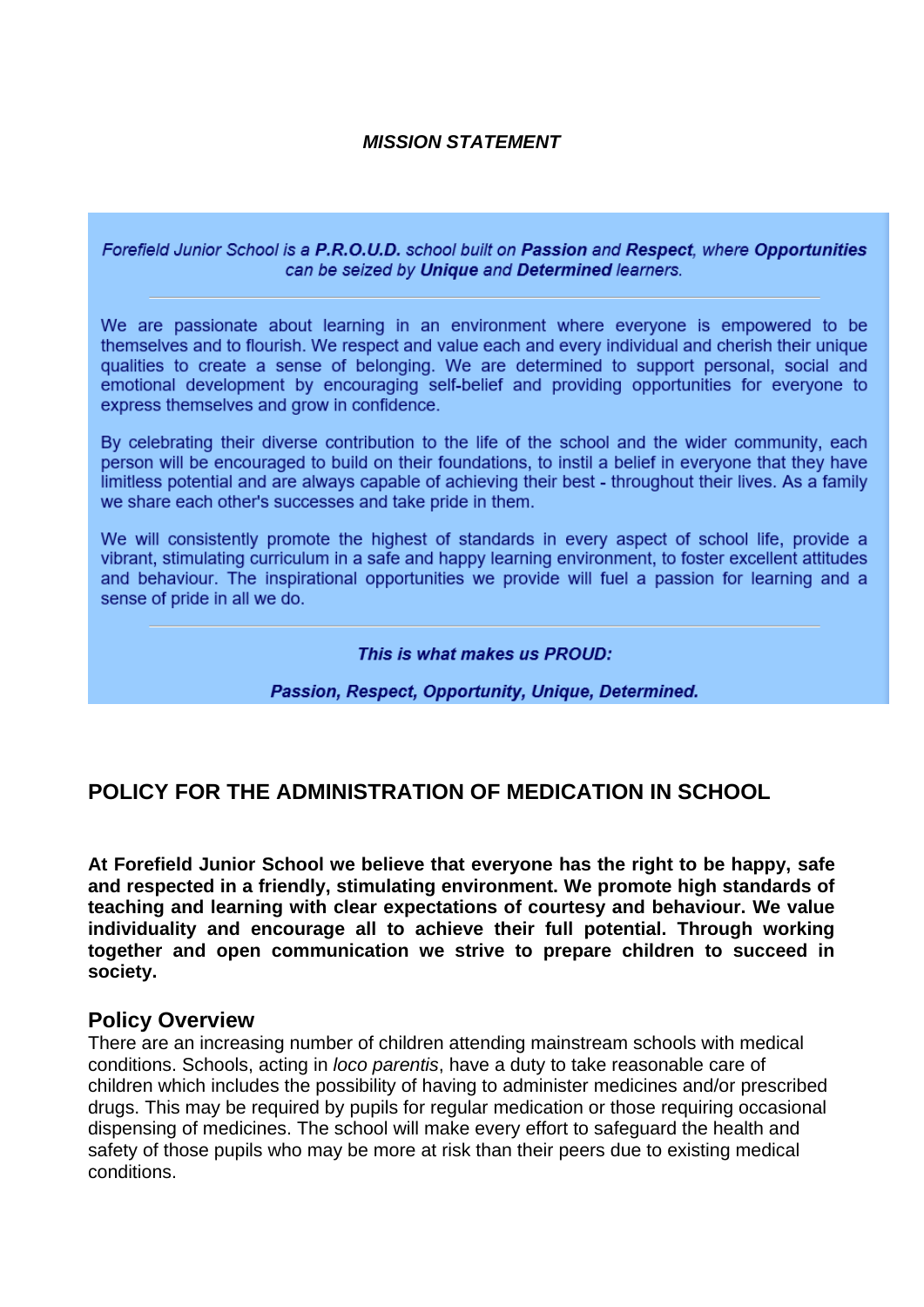- The staff of Forefield Junior School wishes to ensure that pupils with medical needs receive proper care and support at school.
- Children recovering from a short-term illness/infection who are clearly unwell should not be in school and the Headteacher can request that parents or carers keep the pupil at home if necessary.
- If the parent or carer requests that the school administer medication (prescribed and non- prescribed), the Headteacher will allow this on the condition that the school's Permission to Administer Medicine form is completed and signed by the parent. If the instructions have not been given in writing, it will not be possible for the school to accept responsibility for administering the medication. In exceptional circumstances a telephone call may be made to the parent / carer to obtain verbal consent. A record will be kept in the medicine record book.
- Medication will not be accepted anywhere in school without the complete written and signed instructions from a parent on the Permission to Administer Medicine form. This form is available to download from the school website: [www.forefieldjuniors.co.uk](http://www.forefieldjuniors.co.uk/)
- Any parent requesting the Permission to Administer Medicine Form will be directed to a copy of the school's Administration of Medication Policy, available on the school website.
- Controlled drugs are subject to the prescription requirements of Drug Regulations. The prescribing doctor is responsible for informing the patient or family of the patient when a drug belongs to this group. They are most unlikely to be prescribed to children at school except methylphenidate (Ritalin, Wquasym, Concerta).
- Only reasonable quantities of medication should be supplied to the school by a responsible person and this should be recorded on the Permission to Administer Medicine form.
- Unless otherwise indicated, all medication to be administered in school will be kept in the designated, clearly identified cupboard or refrigerator located in the school office.
- The school will maintain a record with details of when medication has been administered to the child on the Administering Medication Record.
- Where it is appropriate to do so, pupils will be encouraged to administer their own medication under staff supervision.
- It is the responsibility of parents to notify the school if there is a change in medication, a change in dosage requirements, or the discontinuation of the pupil's need for medication.
- Staff who volunteer to assist in the administration of medication will receive all necessary training where appropriate through arrangements made with the relevant Service Health Provider.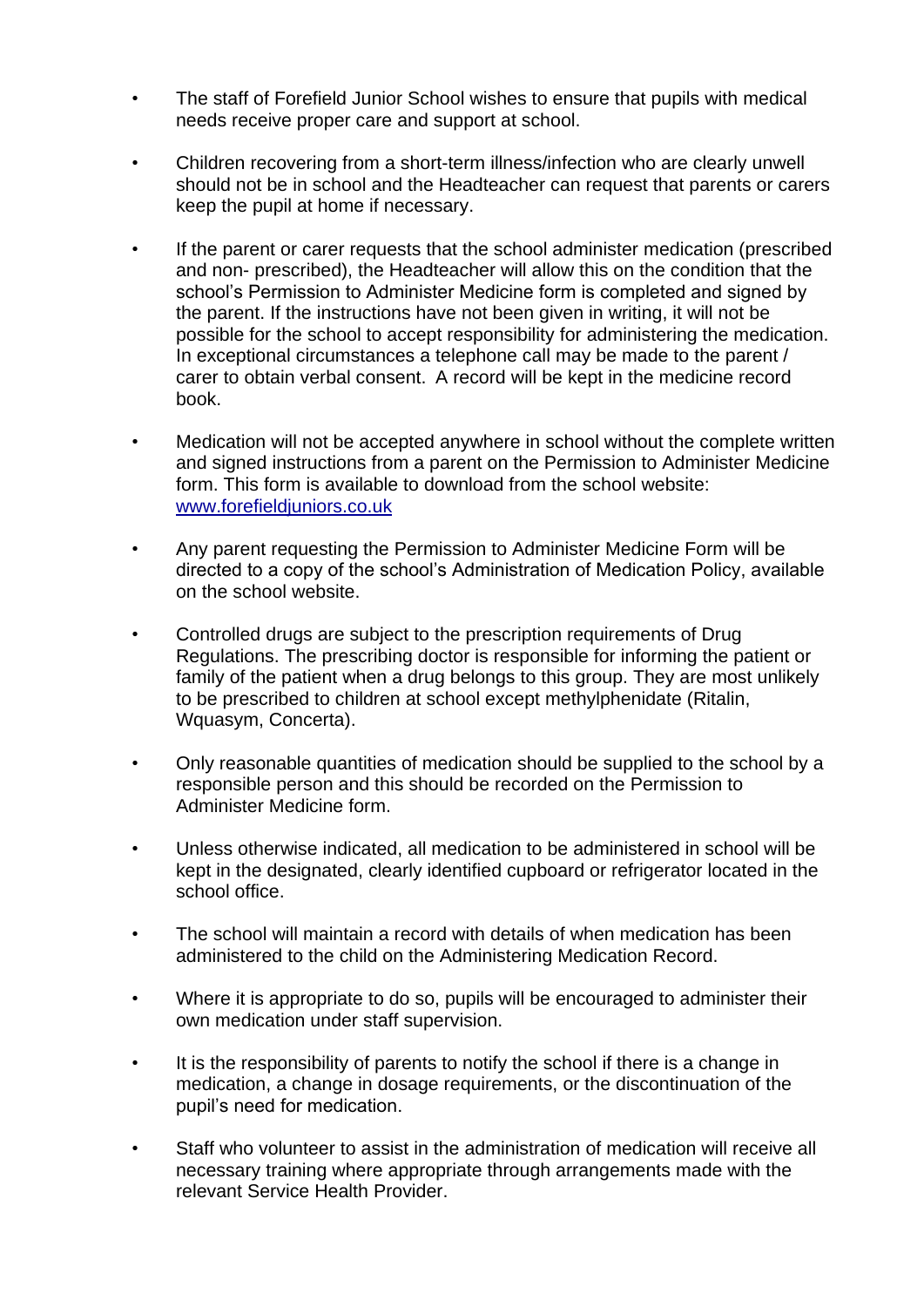- All staff understand and are trained in the school's general emergency procedures.
- The school will make every effort to continue the administration of medication to a pupil whilst on school trips away from the school premises, even if additional arrangements might be required. Separate, formally agreed arrangements are acceptable on education visits that involve an overnight stay. However, there may be occasions when it may not be possible to include a pupil on a school trip if appropriate supervision cannot be guaranteed.

#### **Procedures for the Administration of Prescribed Medication**

#### **Step 1**

Parents will inform the Head / Deputy Headteacher in writing of any medication required to be taken by their child whilst on the school premises.

If the parents wish the school to administer or oversee the administration of the medication 'in loco parentis', they should complete:

**FORM 1 –** Permission to Administer Medicine form The following information should be provided on the Permission to Administer Medicine form:

Name of child Name of medication Reason for medication Dosage Frequency of dosage Start date End date Storage requirements (if important) Expiry date (if available)

The form should be signed by the parent or guardian and retained in the school office for reference by staff involved.

#### **Step 2**

The parent or guardian should hand in medication to the Headteacher, Deputy Headteacher, Class Teacher or Secretary. The school will only accept items of medication which are in labelled containers. Each item of medication must be clearly labelled with the pupil's name.

Each item of medication **must** be in its original packaging including the prescriber's instructions. Only the prescribed/recommended dose will be administered, this cannot be changed unless written instructions are given from a medical professional. and handed directly to the Headteacher, Deputy Headteacher, Class Teacher or School Secretary.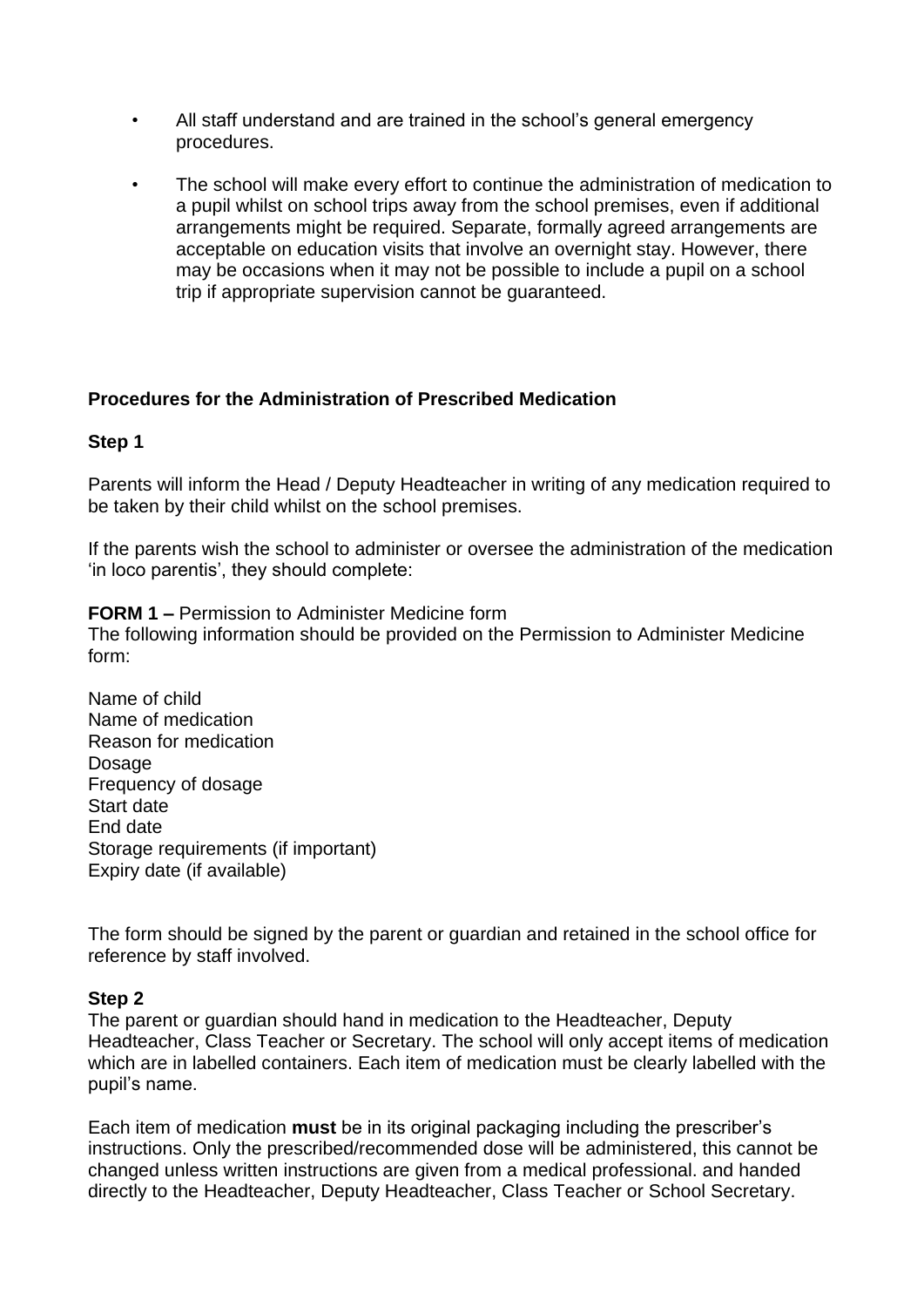#### **Step 3**

Medication will be stored in a secure location within the school ( cupboard in the main school office). The medication will be administered or a member of staff will oversee the self- administration of the prescribed medicine according to the instructions given on the Permission to Administer Medicine form.

A record of each dose given will be kept on FORM 2 - Administering Medication Record to avoid under/overdose.

If children refuse to take medicines, staff will not force them to do so, and will inform the parents of the refusal, as a matter of urgency, on the same day. If a refusal to take medicines results in an emergency, the school's emergency procedures will be followed.

In complex cases, parents may be asked to visit the school during the day to administer the medicine in person.

#### **Injections**

- With the exception of auto-injectors and agreed as part of a Health Care Plan, under **no circumstances** should any member of staff administer an injection.
- In an emergency, and in accordance with the information given in the DfES guidance , an adrenaline injection such as an EpiPen can be administered for anaphylaxis.
- Where a child requires insulin during the course of the school day, it is the responsibility of the parent, in conjunction with an agreed Health Care Plan to determine how this support takes place.

#### **Hygiene and Infection Control**

All staff should be familiar with normal precautions for avoiding infection and follow basic hygiene procedures. Staff should have access to protective disposable gloves and take care when dealing with blood or other bodily fluids and disposing of dressings or equipment.

#### **Parental Considerations for the Administration of Prescribed Medication in School**

Whenever possible, parents are asked to encourage doctors to prescribe medication in 'dose frequencies' which enable the medicine to be taken outside school hours. Pharmacists should be asked to provide medication in separate containers (i.e. one for school use only) or it might be necessary for parents to request a separate prescription from the Doctor for medicines to be used in school.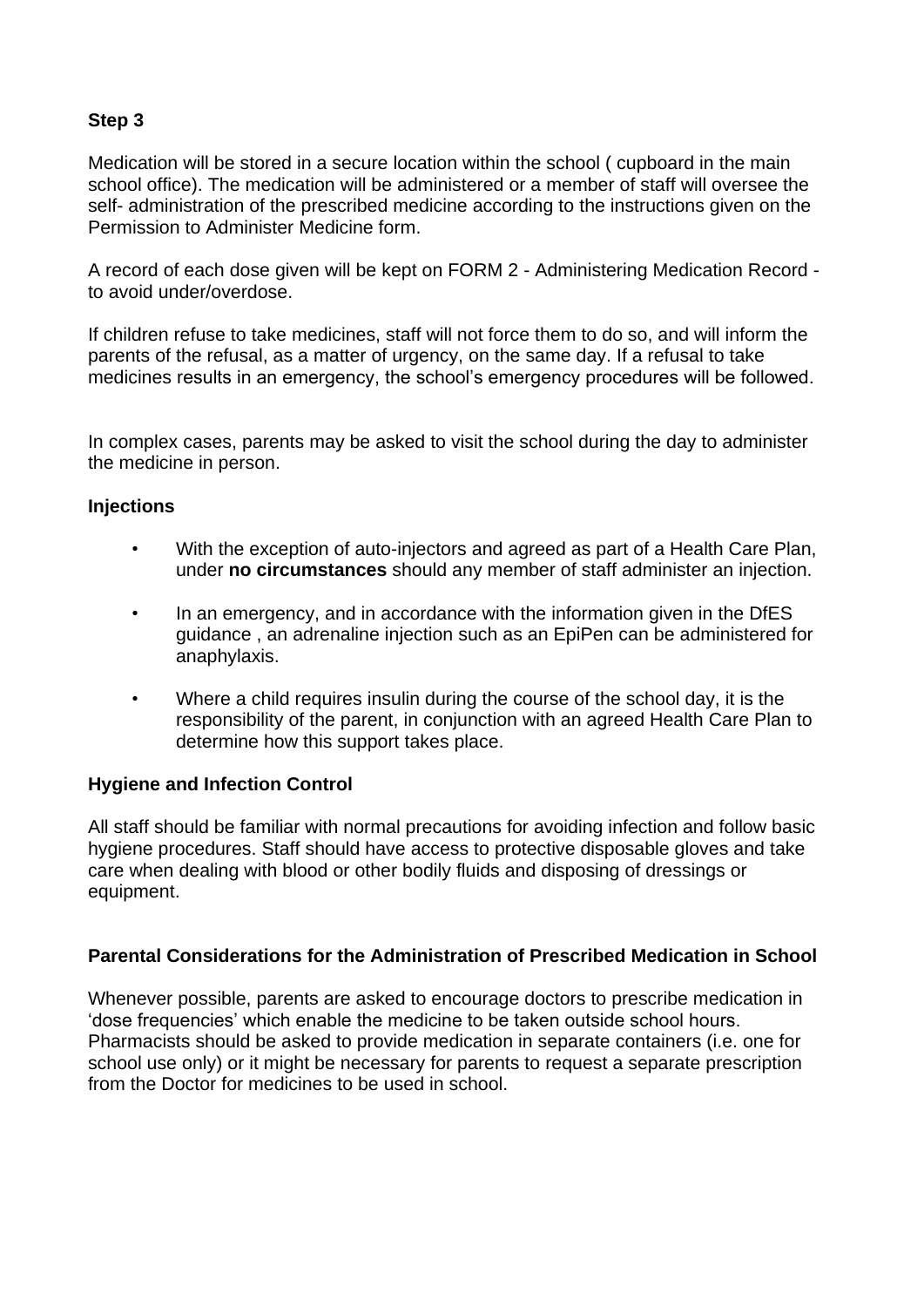#### **The Administration of Non-Prescription Medication**

If a child has regular symptoms that may benefit from the administration of analgesics, parents should ensure that a supply of medication is available in school and that the appropriate Form 1 - Permission to Administer Medicine form - is completed.

#### **Storage and Administration of Medicine**

- At school, all medication, other than asthma inhalers, should be stored in a designated, clearly identifiable cupboard or refrigerator. This should be accessible to all staff members but inaccessible to pupils.
- Controlled drugs such as Ritalin must be kept in a locked non-portable container to which only named staff should have access.
- Medicines must be kept away from first aid boxes and a duplicate key to the medicine store must be available in case of emergencies.
- Medicines for external use should be kept separate from those for internal use.
- Medicine should have been dispensed within the last three months and the school must maintain records of all medicines received and returned to parents.
- Up to date contact telephone numbers for parents must be kept by the school so that they can be contacted at any time. Any changes in personal details must be passed on to the school immediately.
- Any surplus medicines will be handed back to parents at the end of a course of treatment.
- Asthma inhalers and Epi-Pens and any other medication needed in an emergency will be kept in the child's classroom (but out of reach of pupils). Staff will be notified of the location of emergency medicines via the medical needs board situated in the staff room.

#### **Disposal of Medicines**

Staff should not dispose of medicines. Parents are responsible for ensuring that date expired medicines are returned to a Pharmacy for safe disposal.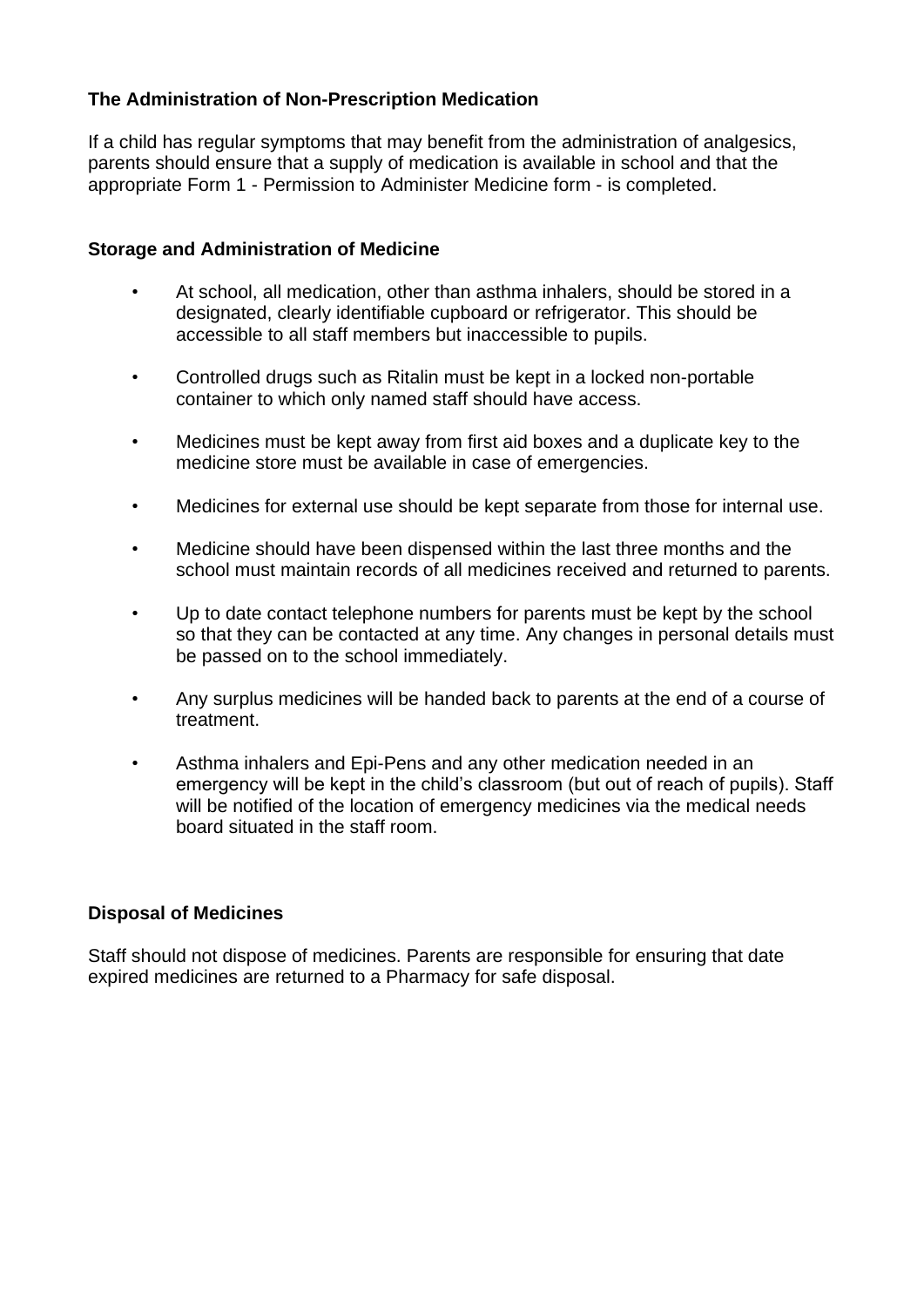#### **School Trips**

It may be necessary to administer medication to pupils whilst on school trips. In general, pupils with medical needs will not be excluded from school trips unless there are sound medical or health and safety reasons.

- Before taking children off the school premises, the member of staff in charge will check that any medication or equipment that needs to accompany pupils is safely packed.
- For the administration of prescribed medication on a day trip, staff will follow the parental instructions given on FORM 1 - Permission to Administer Medicine form.
- In more complex cases, and where Health Care Plans are in operation, the Group Leader will have familiarised themselves with the details contain within their plan.
- Where appropriate, emergency contact details (especially for children with a Health Care Plan) must accompany each member of staff on each visit away from school.
- Wherever possible but especially in Key Stage 2 (Years 3 6), asthma inhalers will remain the responsibility of the pupil. The member of staff in charge of the trip will check to ensure that asthma inhalers are being carried by those who need them before leaving school.

#### **Residential Trips**

Once again, in general, pupils with medical needs will not be excluded from school trips unless there are sound medical or health and safety reasons.

- Prior to the trip parents will be asked to complete all the necessary paperwork stating any medical needs for their child.
- The administration of both prescribed and non-prescribed medication during the course of a residential trip will be controlled by the parents completing FORM 1 - Permission to Administer Medicine form.
- Responsibility for the collection and administration of all medicines on a residential trip will be given to a named member of staff accompanying the trip.
- A separate meeting will be held with families of pupils whose medical needs are subject to an individual Health Care Plan. Where necessary, external health care professionals will also be invited to this meeting to ensure that the child's medical needs can be met by the teaching staff during the residential trip.
- Wherever possible but especially in Key Stage 2 (Years 3 6), asthma inhalers will remain the responsibility of the pupil. The member of staff in charge of the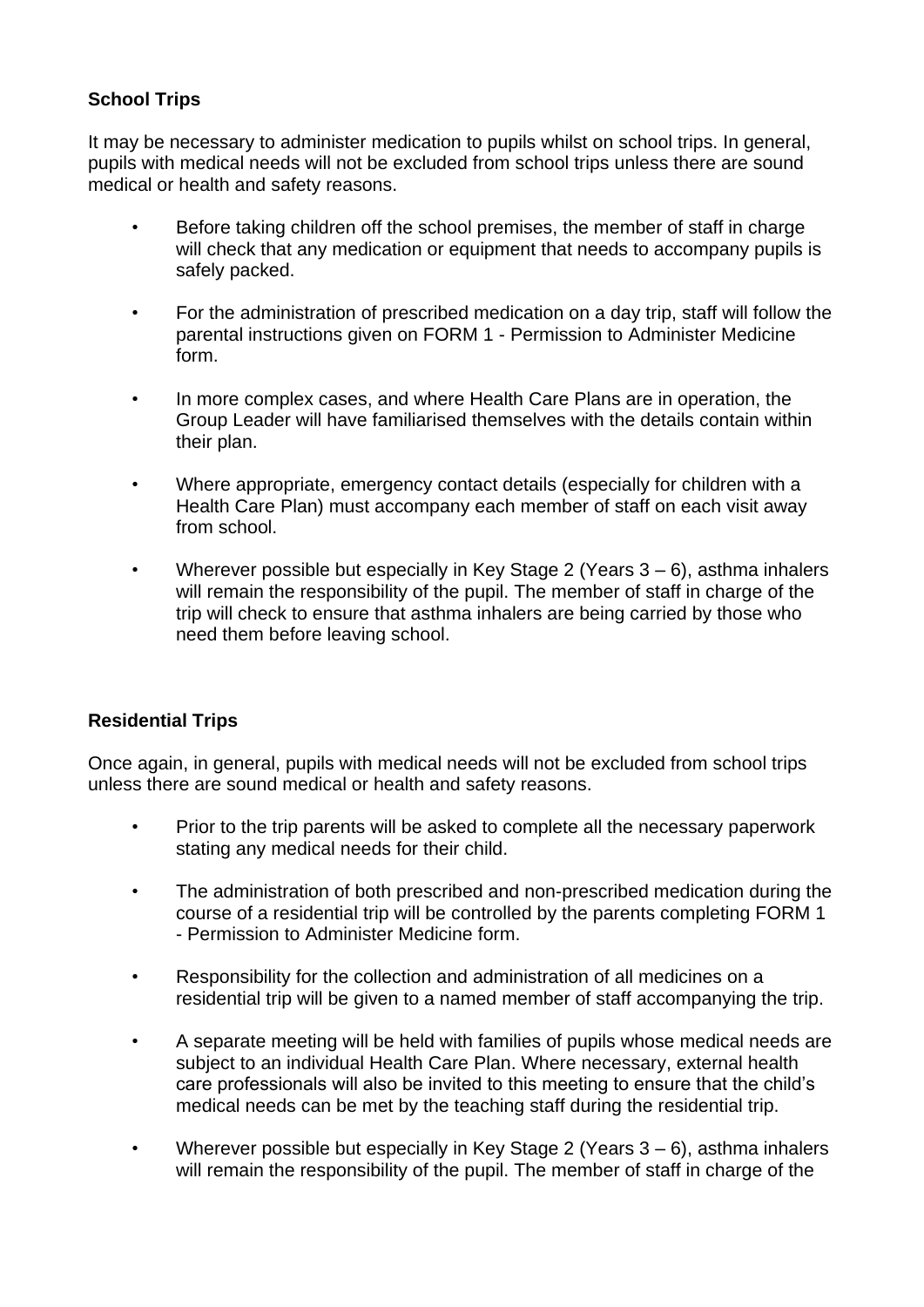trip will check to ensure that asthma inhalers are being carried by those who need them before leaving school.

• During the Parents' Information Evening, parents will be asked to provide a spare asthma inhaler which will be kept by the member of staff responsible for medicines during the course of the residential.

#### **Emergency Procedures**

In extreme emergencies e.g. an anaphylactic reaction or diabetic coma, certain medicines can be administered or supplied without the direction of a medical practitioner for the purpose of saving life.

- All staff will be made aware of how to contact persons trained to administer medication in an emergency.
- Where possible, all staff will be trained (and will have given their permission) to administer emergency medicine for the purpose of saving life.
- Emergency medicines will be kept in the child's classroom but out of reach of pupils. Staff will be notified of the location of emergency medicines via the medical needs board situated in the staff room.
- Emergency medicines named in individual Health Care Plans will always be readily available.
- All staff will be aware of how to contact the emergency services and they will have access to information about the child's condition.

#### **Health Care Plans**

Where a child's medical needs go beyond the normal practice of completing FORM 1 - Permission to Administer Medicine form, the Headteacher / Deputy Headteacher will convene a meeting to agree a Health Care Plan. Parents, the pupil and professionals from the school's heath team will be invited to attend this meeting.

- Responsibility for drawing up a Health Care Plan rests with the Headteacher in consultation with the SENCO.
- The Health Care Plan will be child specific and detail:
	- Procedures to be followed in an emergency Medication (full drug name and dosage instructions)
	- Day to day care food management and information about blood sugar levels etc
	- Consent and Agreement by: Parents / Carers The appropriate Health Care Professional The Headteacher or nominated representative such as the SENCO The child (if appropriate)
- Following the completion of the Health Care Plan, the named Health Care Professional may be asked to raise awareness of the condition to school staff.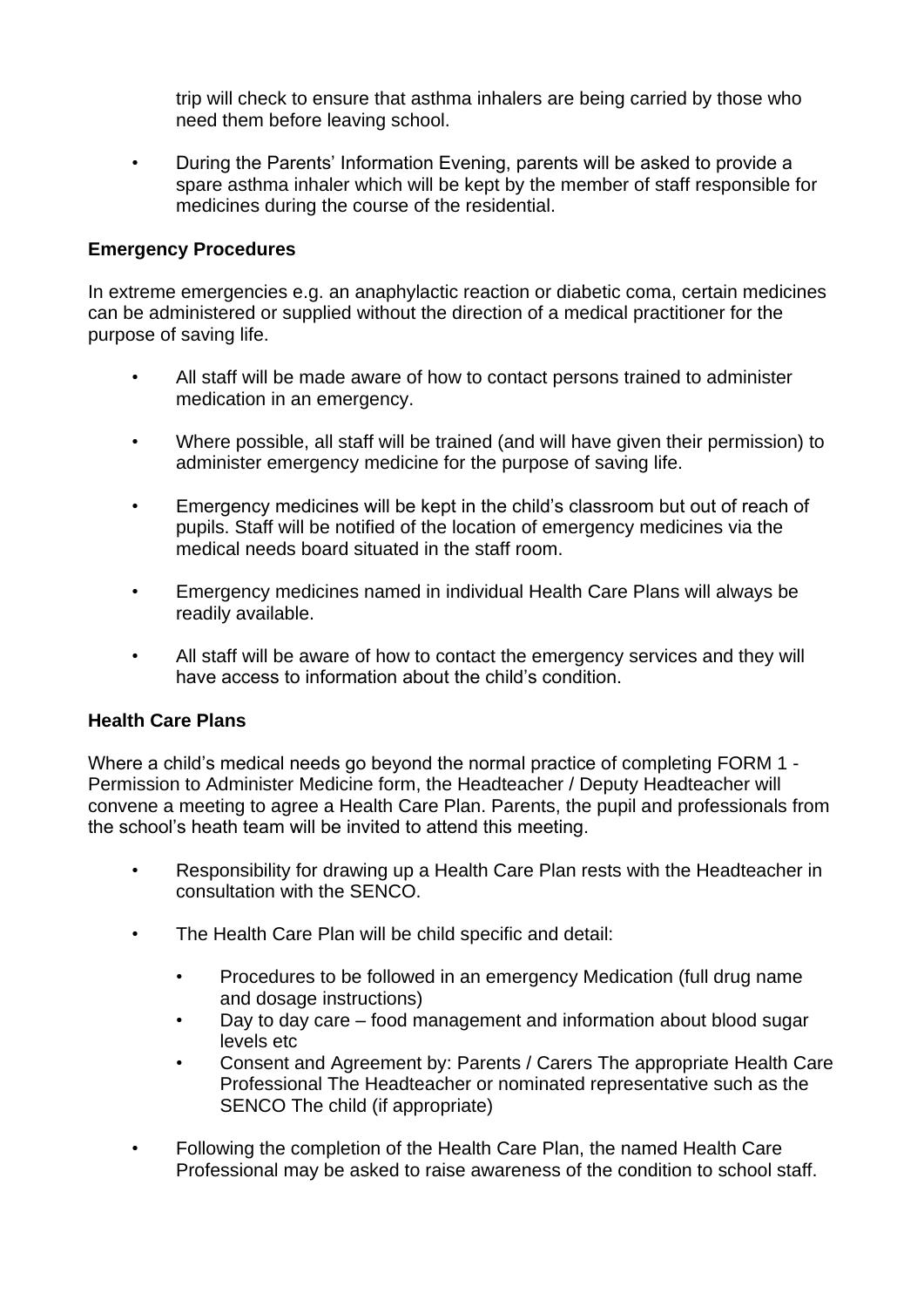• If associated training is required to support a child with specific medical needs, then the parents hold responsibility until such time as that training has been delivered in school.

#### **Absence as a Result of a Medical Condition**

In cases where pupils are absent for periods of less than 15 working days, parents will follow the normal arrangements for informing the school. If the length of period of absence can be anticipated, then it may be appropriate for the Class Teacher to provide the pupil with work to do at home via Seesaw.

Where an absence exceeds 15 working days, parents will need to provide the school with a letter from a medical practitioner containing details of the medical condition or intervention and information about the estimated period of absence.

In cases where a child will be absent from school for a period in excess of 15 working days or where a child will miss school as a result of recurrent or regular treatment, then special education provision will be provided for the pupil in order to ensure continuity of education.

The school, with the parent's co-operation, will maintain contact with the pupil who is unable to attend in order to monitor progress.

In cases of extended absence, regular review meetings will be held to ensure that the educational provision provided is best matched to the child's needs.

#### **Confidentiality**

Staff will not disclose details about a pupil's medical condition without the consent of the parents and, where appropriate, the pupil.

Where parents, or the pupil, decide not to disclose details of medical conditions, they will be asked to indicate certain aspects of school activity that should not be undertaken such as Design and Technology or Physical Education.

Whether and how much members of the school community should know about a pupil's medical condition is not a matter for the school to decide. However, depending on the circumstances, the school may feel that they cannot safeguard a pupil without sharing information and may wish to add this disclaimer to any agreed Health Care Plan.

In some cases, and with the support of the parents and pupil, staff will raise awareness of a pupil's medical condition with the rest of the class as this can be helpful both educationally and emotionally.

On occasions the school might decide to call on a health care professional to speak to the children about a child's medical condition. However, permission will be sought from both the pupil and parents before a meeting of this kind takes place.

If at any time a member of staff has concerns over the safety or welfare of a pupil, then the normal safeguarding procedures would take effect.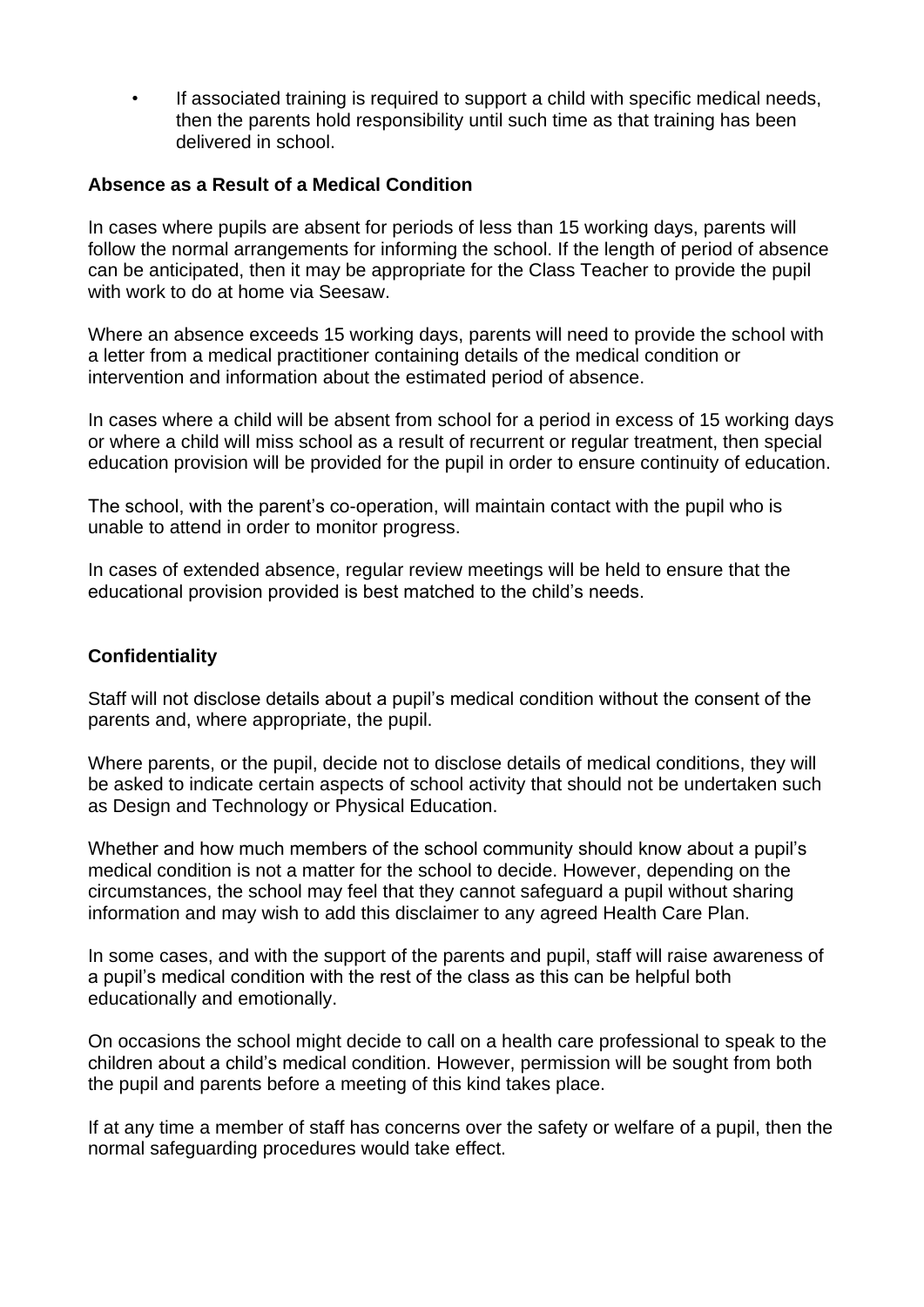#### **Duty of Care**

When administering medication, there is a legal requirement to exercise reasonable care to avoid injury.

Staff who administer or oversee the administration of medication would be considered to be discharging their duty of care 'in loco parentis' i.e. the degree of care exercised as that undertaken by the average careful parent in the same circumstances.

Provided the administration of medication is controlled, for instance by following the guidelines of this policy and the parental instructions given in FORM 1 - Permission to Administer Medicine form, the risk of injury will be minimised and the member of staff administering medication may therefore be considered to have exercised reasonable care.

#### **Training**

All staff likely to come into contact with a pupil who has a medical condition and who may require urgent medical attention will receive sufficient information and / or awareness training to enable them to recognise symptoms of the condition and take appropriate action in the event of an emergency.

All staff will receive training on the use of epi-pens and awareness training relating to asthma and diabetes.

#### **Summary of Procedure to Dispense Medication**

- Permission to Administer Medicine form must be completed by the parent / carer.
- Medicine must be in original packaging, clearly marked with name of child, class and dose to be administered.
- Recommended / prescribed dose will not be exceeded without written permission from a medical professional.
- All medication given must be recorded and witnessed on Administering Medication Record form.
- It will be the parent / carers responsibility to collect medication at the end of each school day where necessary.
- Medication being taken out of school on trips or visits must be accompanied by FORM 1 and is the responsibility of a member of staff at all times.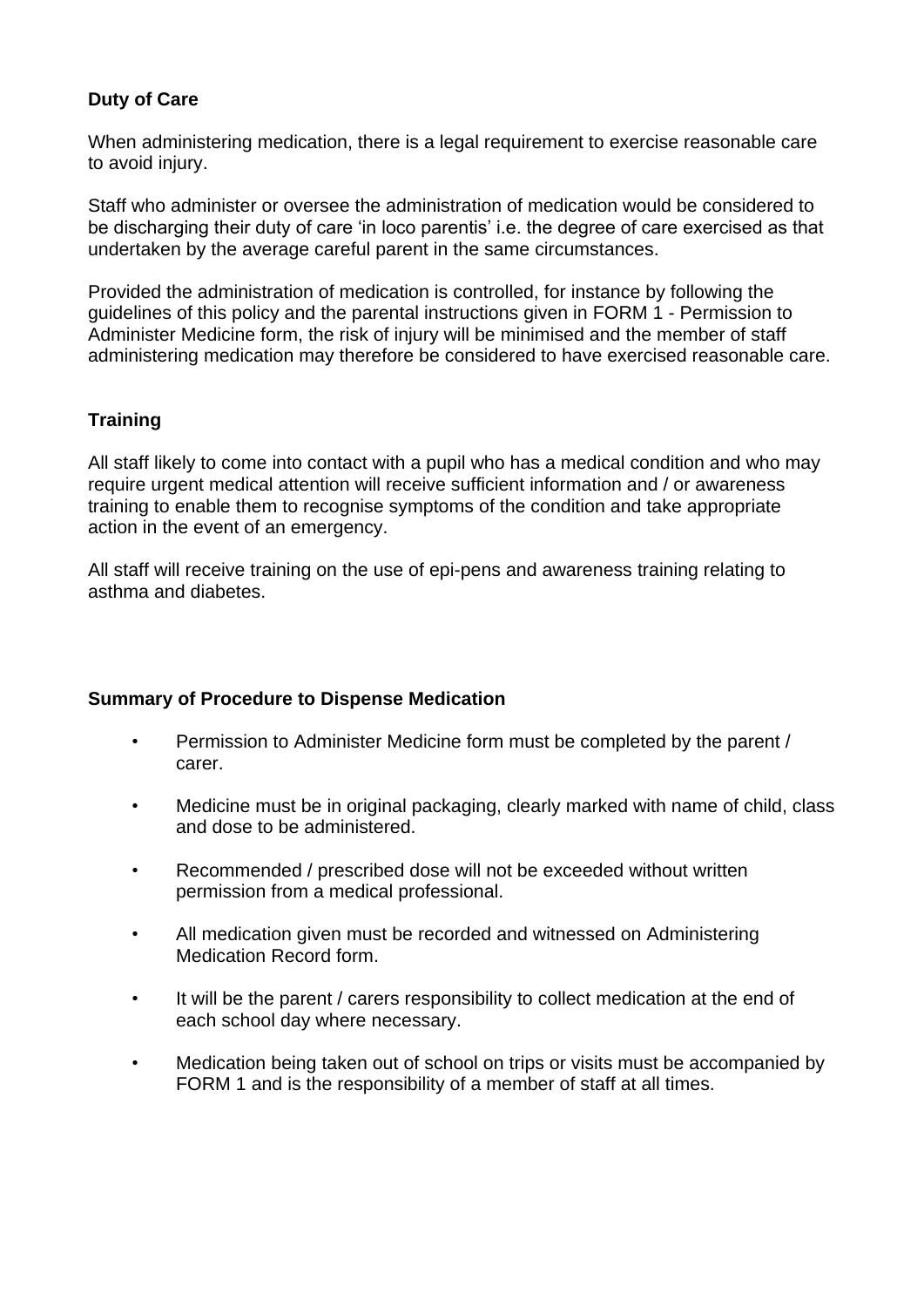## **ADMINISTERING MEDICINE**

**PERMISSION TO DISPENSE FORM**

**In order for your child to receive prescribed medicines (eg. Antibiotics) whilst in school, you need to complete and sign the form below. This form needs to be completed, signed and dated on the day the medicine needs to be given. Please bring prescribed medicines only when your child attends school and take them home again when your child leaves (the only exception could be spare inhalers/epi-pens supplied by the parent/carer in case of emergency). All medicine must be clearly marked with the child's full name and prescribed dosage. Staff cannot administer prescribed medicine without parents' written permission on the day the medicine is to be given.**

**To be completed by the parent/carer for prescribed medicine:**

| <b>FULL NAME OF CHILD:</b>                      | <b>CLASS:</b>    |
|-------------------------------------------------|------------------|
| <b>NAME OF MEDICINE:</b>                        |                  |
| <b>MEDICINE FOR</b><br><b>THE TREATMENT OF:</b> |                  |
|                                                 |                  |
| <b>START DATE:</b>                              | <b>END DATE:</b> |

#### **DAILY DOSAGE:**

| <b>DOSAGE</b> | <b>TIME</b> |  |
|---------------|-------------|--|
|               |             |  |
|               |             |  |
|               |             |  |

| <b>SIGNED BY PARENT/CARER</b> | 'DA |  |
|-------------------------------|-----|--|